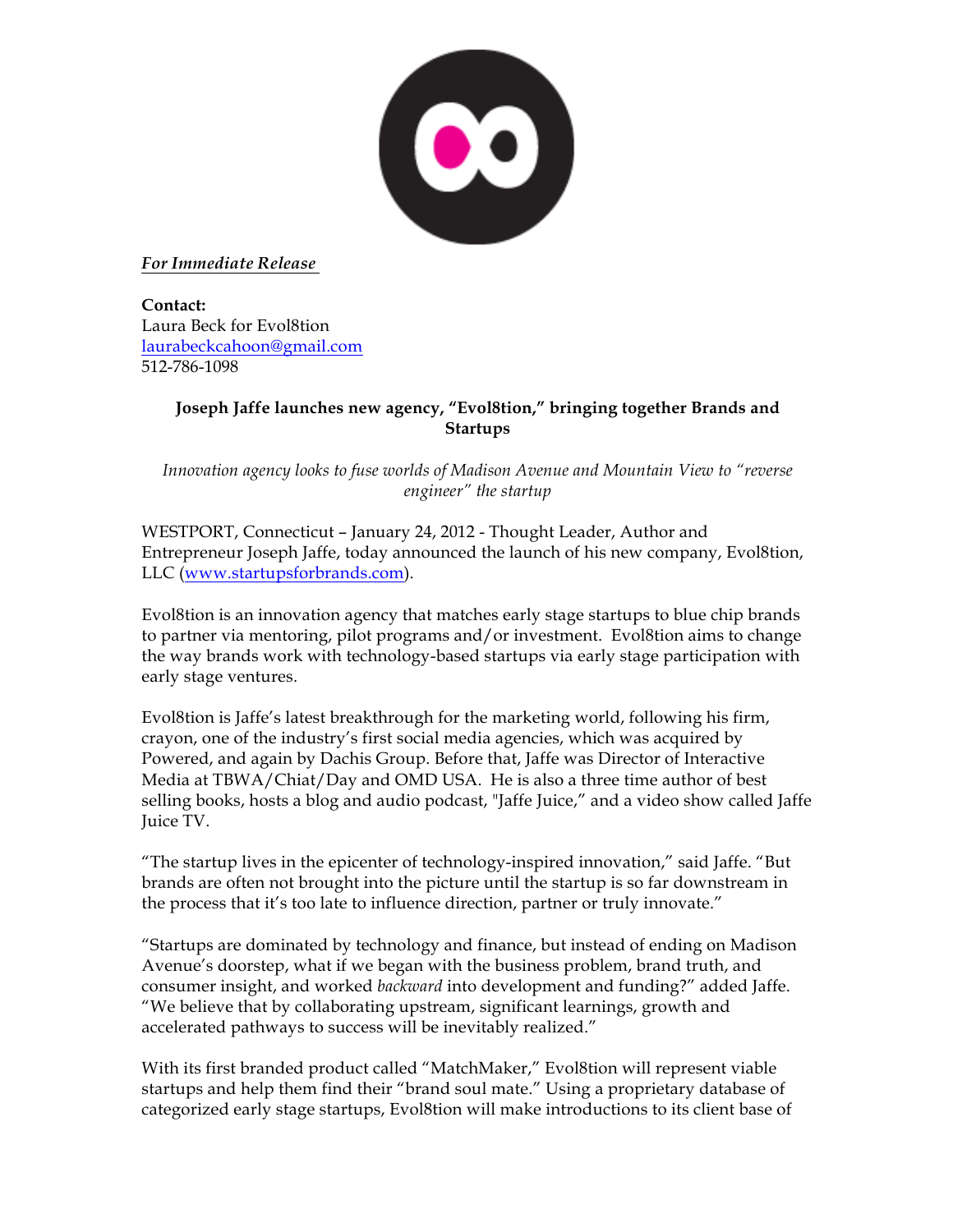

brands and present a suite of participation opportunities, including - but not limited to – mentoring, pilot programs and even investment. On board already are two blue chip companies that will serve as launch partners, Kraft Foods and Anheuser-Busch InBev.

"Innovation is no longer a nice to have for brands, it's now become imperative to stimulate a deeper and more meaningful connection with consumers," said Ed Kaczmarek, Director of Innovation, Consumer Experiences at Kraft Foods. "We've been doing just that with initiatives like our iFood Assistant and Big Fork Little Fork apps, as well as our partnerships with Intel and Shopkick. Through our collaboration with Evol8tion, we are looking to accelerate our innovation pipeline even further."

"Innovation has been long thought of as a function of product development, packaging and distribution," says Maarten Albarda, Vice President of Global Connections at ABInBev. "We are excited to demonstrate that innovation can and should include marketing itself in its wheelhouse."

"This is – simply put – an efficiency and effectiveness 1-2 punch," explained Jaffe. "Move from being media dependent to media discerning with significantly less waste, whilst simultaneously attempting to build the "better mousetrap."

The bridge between Madison Avenue and Mountain View is literally represented by a thought leadership portal and community hub of the same name (www.madisonandmountainview.com), which will contain interviews, profiles, guest posts, research and much more focusing on the fusion between advertising and technology. Madisonandmountainview.com also launches today as an independent and standalone platform.

Interested brands, startups and partners can visit www.startupsforbrands.com to find out more, read the manifesto and view the vision videos (also available on www.youtube.com/mplusmv)

## **About Evol8tion, LLC:**

Evol8tion, LLC is an innovation agency that attempts to put brands back in control by reverse engineering the startup to create technology solutions to business problems. Through its MatchMaker™ offering, Evol8tion matches early stage startups with established brands to partner via mentoring, pilot programs and/or investment. Find out more at www.startupsforbrands.com or @Evol8tion

## **About Anheuser-Busch InBev:**

Anheuser-Busch InBev is a publicly traded company (Euronext: ABI) based in Leuven,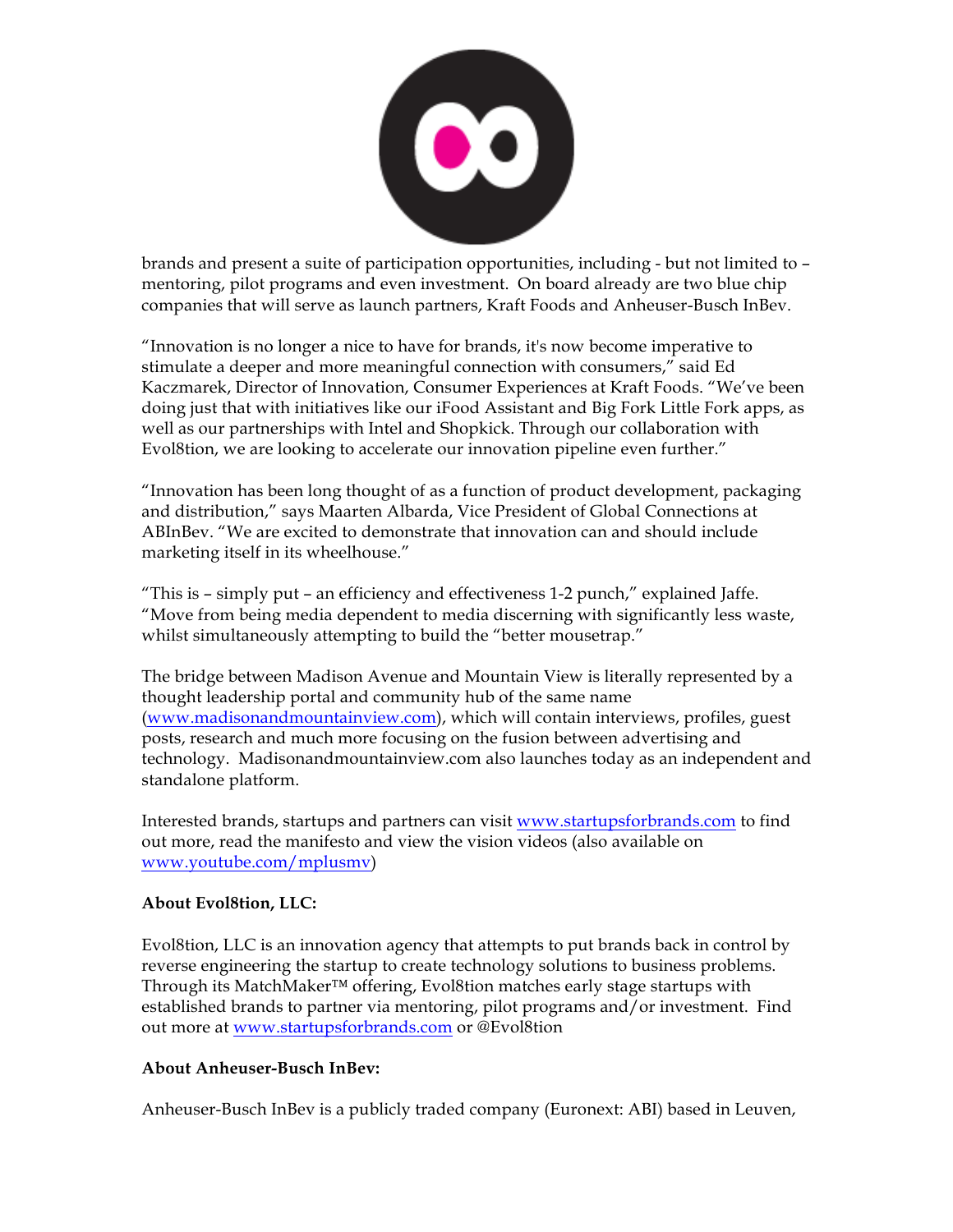

Belgium, with an American Depositary Receipt secondary listing on the New York Stock Exchange (NYSE: BUD).

It is the leading global brewer and one of the world's top five consumer products companies. A true consumer-centric, sales driven organization, AB InBev manages a portfolio of well over 200 beer brands that includes global flagship brands Budweiser®, Stella Artois® and Beck's®, fast growing multi-country brands like Leffe® and Hoegaarden®, and strong "local champions" such as Bud Light®, Skol®, Brahma®, Quilmes®, Michelob®, Harbin®, Sedrin®, Klinskoye®, Sibirskaya Korona®, Chernigivske®, and Jupiler®, among others. In addition, the company owns a 50 percent equity interest in the operating subsidiary of Grupo Modelo, Mexico's leading brewer and owner of the global Corona® brand.

AB InBev's dedication to heritage and quality is rooted in brewing traditions that originate from the Den Hoorn brewery in Leuven, Belgium, dating back to 1366 and the pioneering spirit of the Anheuser & Co brewery, which traces its origins back to 1852 in St. Louis, USA.

Geographically diversified with a balanced exposure to developed and developing markets, AB InBev leverages the collective strengths of its approximately 114 000 employees based in operations in 23 countries across the world.

The company strives to be the Best Beer Company in a Better World.

In 2010, AB InBev realized 36.3 billion US dollar revenue.

## **About Kraft Foods:**

Kraft Foods Inc. (NYSE: KFT) is a global snacks powerhouse with an unrivaled portfolio of brands people love. Proudly marketing delicious biscuits, confectionery, beverages, cheese, grocery products and convenient meals in approximately 170 countries, Kraft Foods had 2010 revenue of \$49.2 billion. Twelve of the company's iconic brands – Cadbury, Jacobs, Kraft, LU, Maxwell House, Milka, Nabisco, Oreo, Oscar Mayer, Philadelphia, Tang and Trident – generate revenue of more than \$1 billion annually. On Aug. 4, 2011, Kraft Foods announced plans to divide and create two independent public companies: a high-growth global snacks business and a high-margin North American grocery business. The transaction is expected to be completed before the end of 2012. A leader in innovation, marketing, health & wellness and sustainability, Kraft Foods is a member of the Dow Jones Industrial Average, Standard & Poor's 500, Dow Jones Sustainability Index and Ethibel Sustainability Index. Visit www.kraftfoodscompany.com and www.facebook.com/kraftfoodscorporate.

## **About Joseph Jaffe:**